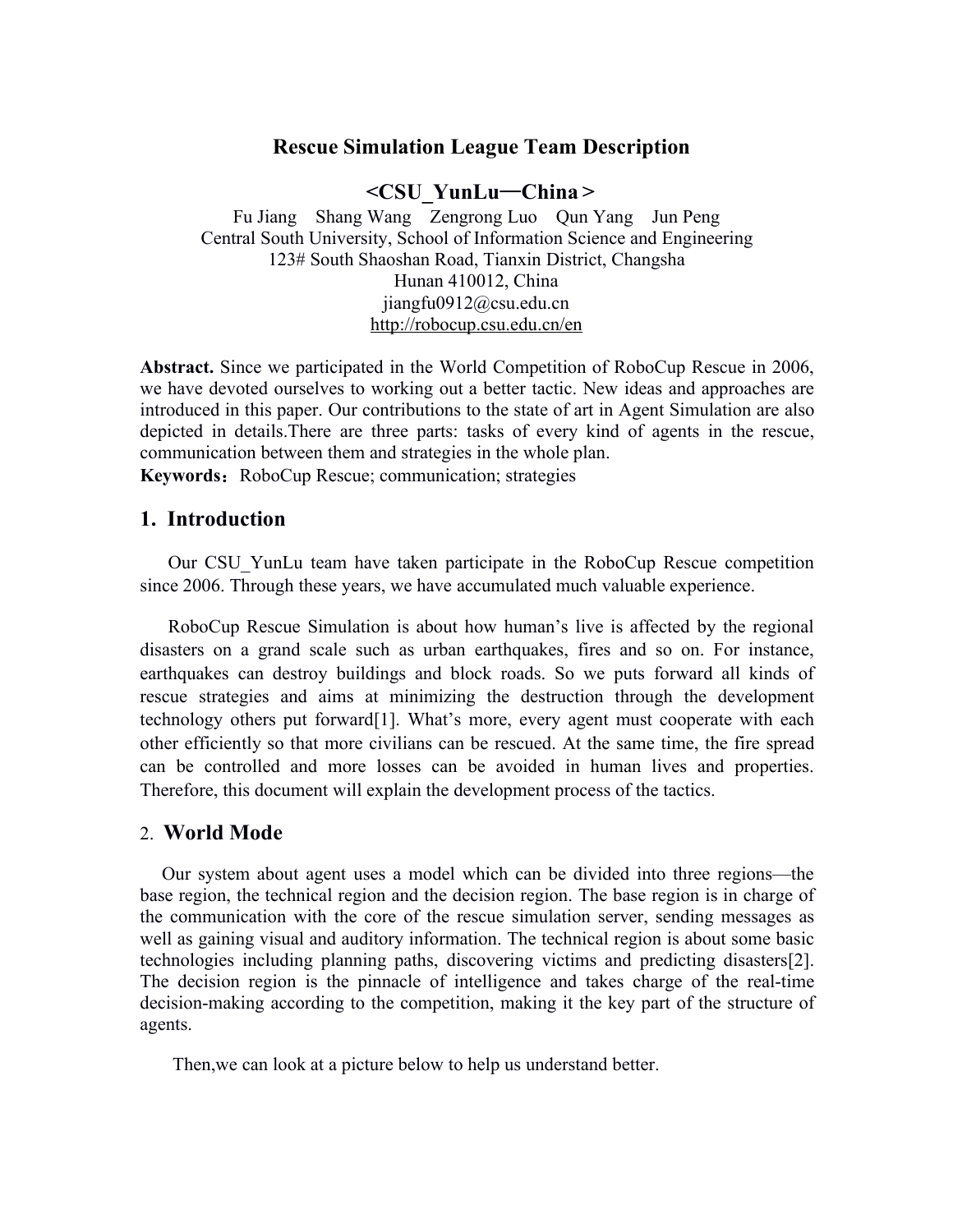

## **3. Communication**

A successful rescue is a result of teamwork[3]. Natural disasters such as earthquakes will lead to the occurrence of buildings collapse, roads blocked and people trapped in ruins. As a result, we must ensure cooperation between these agents. Only by realizing this, can efficiency be improved. Therefore, great communication as well as cooperation is absolutely necessary[4].

Communication between agents is a process of sending compressed information to the channel and arranging the channel. Then, the kernel handles the information and returns the related behavior. Because the bandwidth of communication channel is limited, the total length of messages sent in a channelis also limited. In order to send messages effectively, a priority queue of messages is implemented. The agent sends the message and its priority to the base region for effective communication. All these messages will be added to the priority queue. At the end of the round, the messages with the highest priority are selected. The number of selected messages depends on the length of the messages and the bandwidth. The messages will be selected when the total length of the messages does not exceed the bandwidth. Then the selected messages are sent to the kernel. The remaining messages that are left in the queue may be deleted or updated depending on their validity.

Communication is based on the fundamental way--sending messages to the channel. The channel, connected to world model, returns coping action through the technical and decision region in order to give reasonable response according to the request of agents. Thus good agent strategies can help the decision mechanism to make the most correct action choice in the shortest time and realize a better rescue.

## **4. Agent strategies**

### **4.1 Ambulance Team(AT)**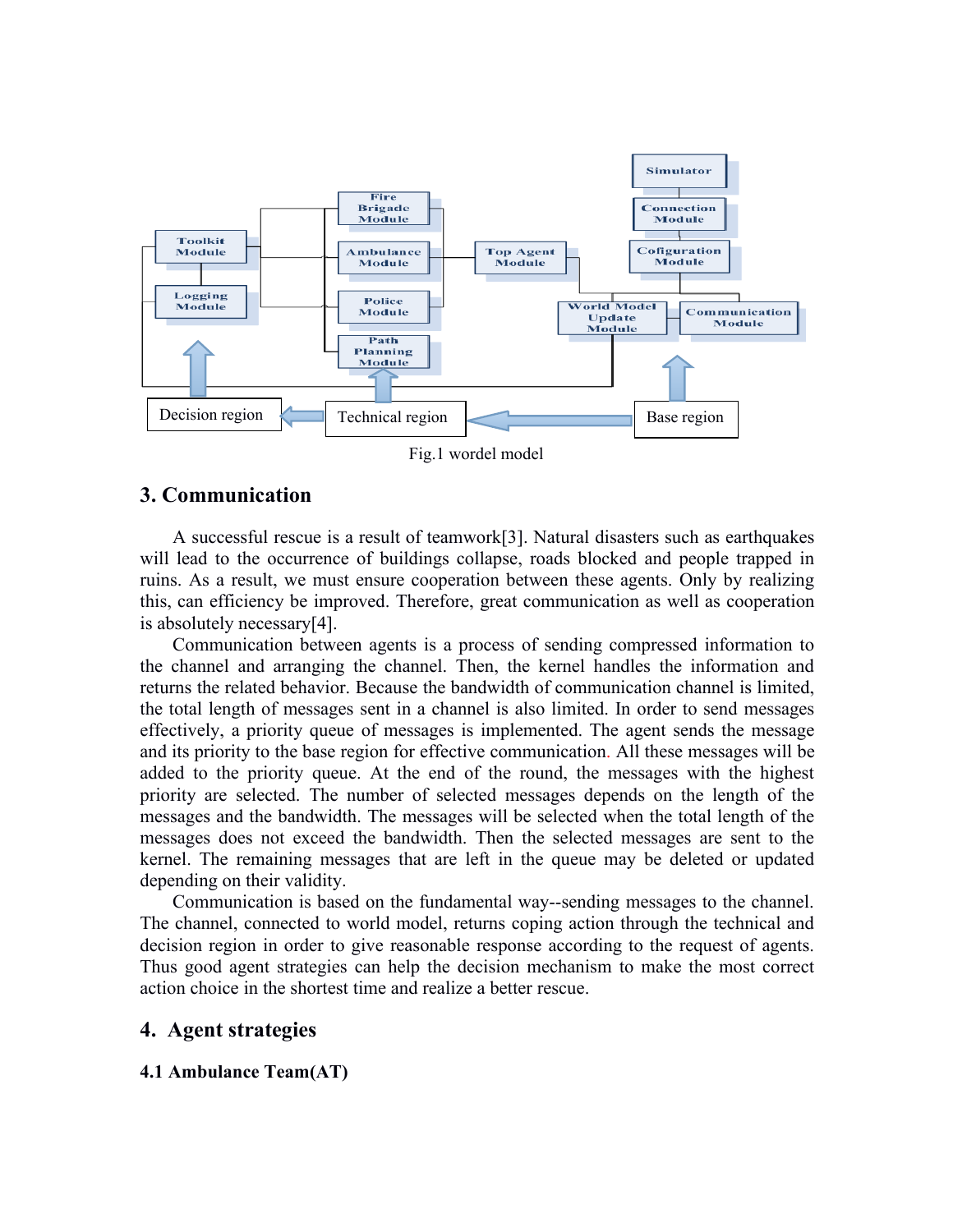Its main task as well as the top priority is to search for civilians who were trapped in the building ruins and save them, and then send them to the shelters. Among all behaviors, saving civilians is the highest priority. In all tactics, based on the original behaviors of the AT, we have also realized the following aspects.

Firstly, priorities of different tasks are optimized.

Secondly, when saving trapped civilians, the AT will first judge how far civilians are from the fire and how much serious the fire around them. When civilians are trapped in a burning building and the fire is quite fierce, which means there is low possibility to save them out, the AT will turn to search the next area for civilians so as to make the rescue more efficient.

Thirdly, when many civilians are trapped in the same area, the AT will first choose the civilian closest to it and save him, which can avoid wasting rescue time.

Finally, as only one AT's rescue of the civilians costs much time, we often find that many civilians and rescuers are burned to death or their life is significantly reduced. For this reason, we add gathering action to the AT, making ATs in each area gather together as much as possible. This can improve the rescue efficiency and avoid the above problems.

Through these excellent behaviors, we can save more civilians in the shortest time.

#### **4.2 Police Force(PF)**

Primarily, the tasks of the Police Force (PF) arise from itself, so many tasks are repeated, which wastes too much time. In the tactics, the control system of the PF's tasks is realized by the police station. In this way, repeated tasks will not appear and the work efficiency can be improved.

The PF's main task is to clear obstacles in order to quicken the pace of rescue by providing a usual road environment for ambulances and firefighters. In our tactics, priorities of police to clear obstacles are as follows:

a. The road with obstacles which blocks agents

b. The road to the shelters

c. The road to the burning buildings

d. The road to the buildings where civilians are trapped

The specific ways to clear obstacles are as follows:

Firstly, in order to make it more efficient to clear the obstacles, the PF also use the collective behavior. Owing to this, we can quickly clear a path, which can avoid the situation where all the roads are being cleared but not clear enough. So precondition is provided for ATs and firefighters.

Secondly, we set the corresponding weights and the priority arrangement according to the priorities above.

Thirdly, we use the path planning to search for the shortest path to the target spot that needs clearing.

#### **4.3 Fire Team(FT)**

The fire team's main task is to put out the fire and avoid the spread of the fire when buildings are burning. To realize this goal, the mission decision-making system needs to firstly acknowledge burning condition, so as to make reasonable arrangement of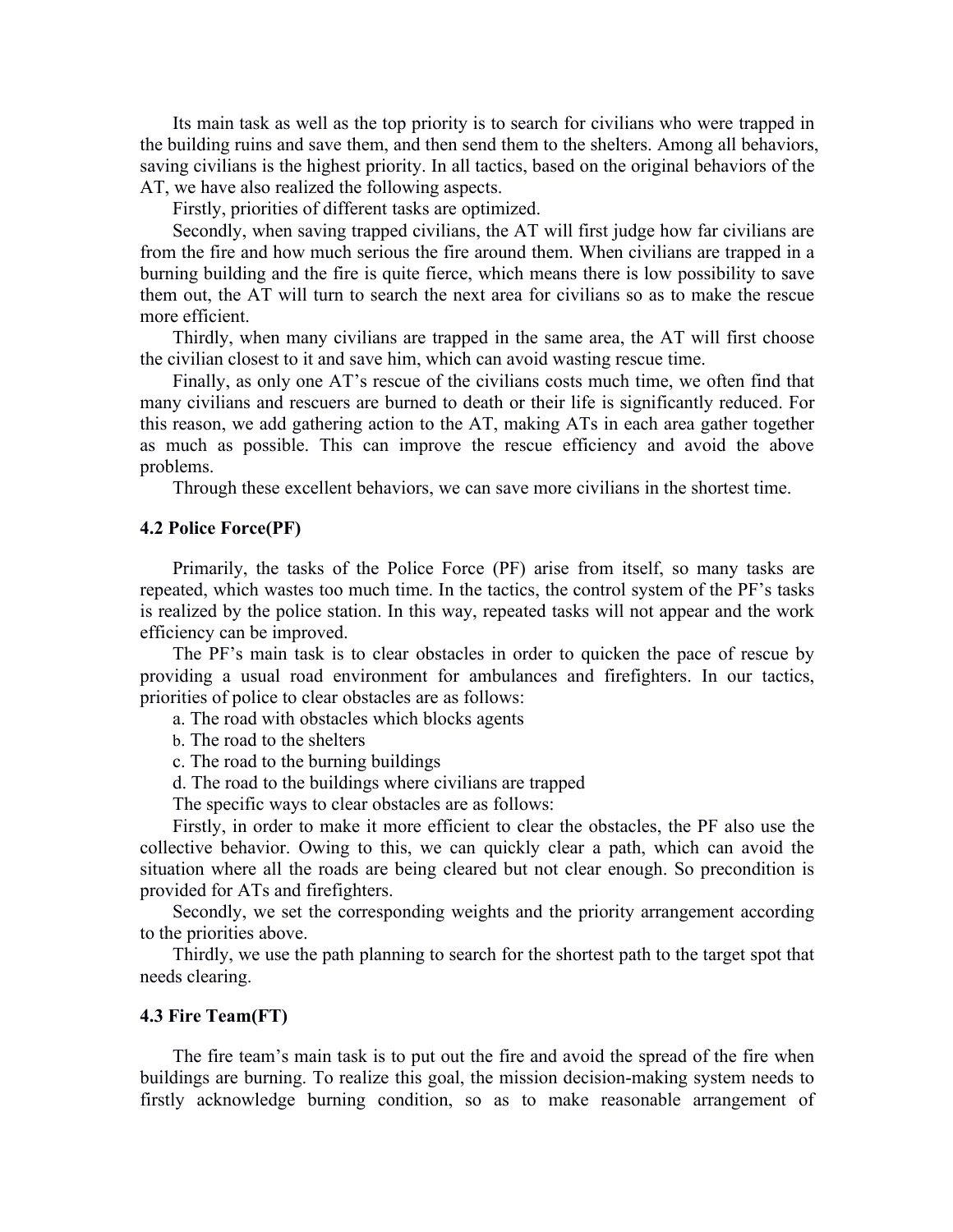firefighters' tasks. In the tactics, firefighters show their advantages in the following two aspects.

Firstly, when many fires begin burning at the same time, the system must decide which fires have to be put out first of all. So some standard is needed for making choices. The standard needed is what we are using now and it's connected with fire group and building group. With the calculation and judgment of these two parameters, we can find the fire which must be put out first in order to avoid its spreads to anywhere else.

Secondly, the buildings are divided into separate areas to be searched for and fires can be put out by gathering firefighters. Original tactics can only put out the fire by gathering firefighters. But fires often occur in some area while the firefighters are putting out fires in other area.Obviously,this condition will mak the fires get stronger and out of control. Finally, many buildings will burn out and more civilians will be die. However, when fires are put out according to the areas they are separated in, we can make sure that every area's fire condition is under the watch of firefighters. According to this strategy,firefighters can quickly gather together and put out the fire as soon as possible.

By means of the two behaviors, firefighters can put out fires more efficiently.

## **5. Conclusion**

This document introduces the structure and realization measures of our tactics[5].Firstly, we try to create a complete and current world model based on the communication between agents. Secondly, we add some suitable actions to each agent. Finally, the decision-making system will arrange tasks to each agent based on the most supreme plan in different kinds of disaster environment.

On the way of future development, we will proceed to design good measures. An efficient cooperation team will be set up with the usage of flexible artificial intelligence methods. We must make persistent efforts to realize it.

### **6. Acknowledgment**

This project has been carried out with the help of many individuals and support from School of Information Science and engineering, Central South University. Particularly, the author would like to acknowledge the support of Professor Min Wu.

Thanks Yabapi for its source code.

Thanks Capsion Team and ZJUBase Team, we made modification based on its code. Thanks Ri-one Team[6].

### **7. References**

- [1] Takeshi M.: How to Develop a RoboCupRescue agent for RoboCupRescue simulation system. In: RoboCupRescue Technical Committee (eds.): version 0 , 1st edition.
- [2] Peng J., Liu Y., Wu M., et al.: State prediction based dynamic cooperation algorithm in multi-agent system. Journal of System Simulation. 20(20), (2008) 5511-5515.
- [3] Peng J., Liu Y., Wu M., Jiang F., Zhang X.Y., Lin K.C.: Dynamic cooperation model based on state prediction in multi-agent system . The Sixth China-Japan International Workshop on Internet Technology and Control Applications, ( 2007 ) 47–52.